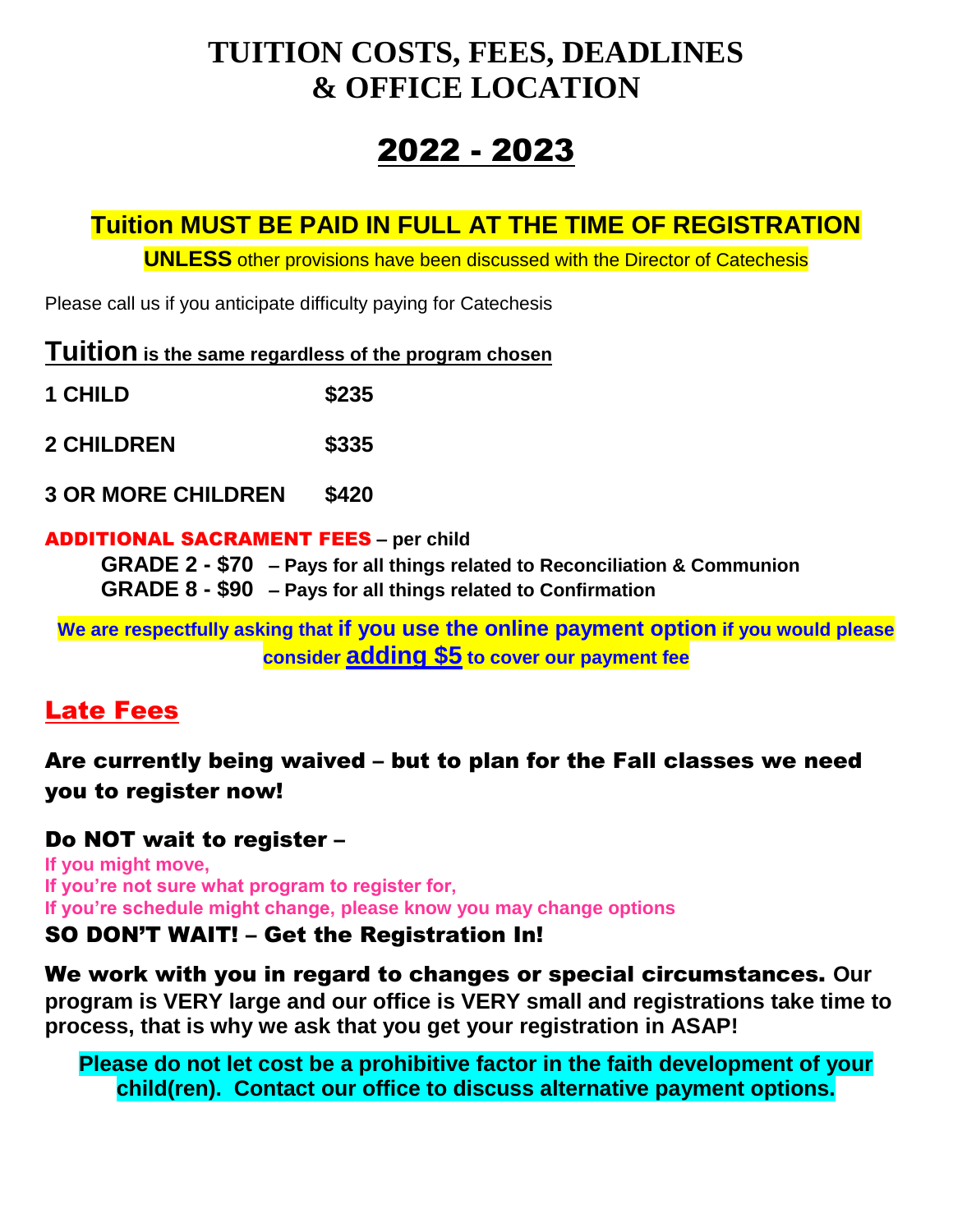#### Non-Parishioners

**We ask everyone to be a parishioner, but at this time it is not required. However, we do give priority placement to our parishioners!**

**There is no cost to become a parishioner and no requirement to remain one! You are kept up-todate with parish information and your family participates as you like! See the link to a New Parishioner Form on the Registration page – after completing form, please drop off at the Rectory when completed (320 S. Washington)**

## Types of Payment Accepted – see online option below!

**We accept Online Payments, Checks, or Cash** 

**Checks:** Make checks payable to **St. Paul of the Cross**

## **Online Payment Option:**

- **You may use a credit card or electronic check**
- Complete your registration, calculate the tuition and fees
- We ask when calculating the amount owed if you would consider adding **\$5** to cover the credit card/site fee charges
- Use the below link to pay online:
- **<https://www.givecentral.org/location/133/event/33924>**
- OR go to the Donate page of the PARISH website and choose: **2022/2023 SPC Sacramental Fees and/or Catechesis Payments**
- $\bullet$
- Type in the amount and follow the GiveCentral directions for finalizing the payment. **IF YOU ARE USING THE ONLINE PAYMENT OPTION, IF YOUR LAST NAME IS DIFFERENT THAN YOUR CHILD'S PLEASE EITHER: Let us know or add your child's name in parentheses when you make your payment, so that we are able to match the payment to the Registration Form (RF)**
- **You can even set up a payment plan on the GiveCentral page!**

**Please note that this is not a donation – it is a payment for Catechesis Classes and fees Catechesis tuition is not tax deductible**

**Cash: If you are paying by cash you must make arrangements for drop off. Please do NOT leave cash in any mailbox as we do not take responsibility for any cash left in any mailbox.** 

## Mailing Address / Office Location & Dropping Off Paperwork

**Our mailing address is as follows:**

St. Paul of the Cross Office for Catechesis 215 Ridge Terrace Park Ridge, IL 60068

**Our Office Location is in the Kinane Center at the above address. If you would like to meet in person to discuss any concerns – please call or email the office to set up an appointment.**